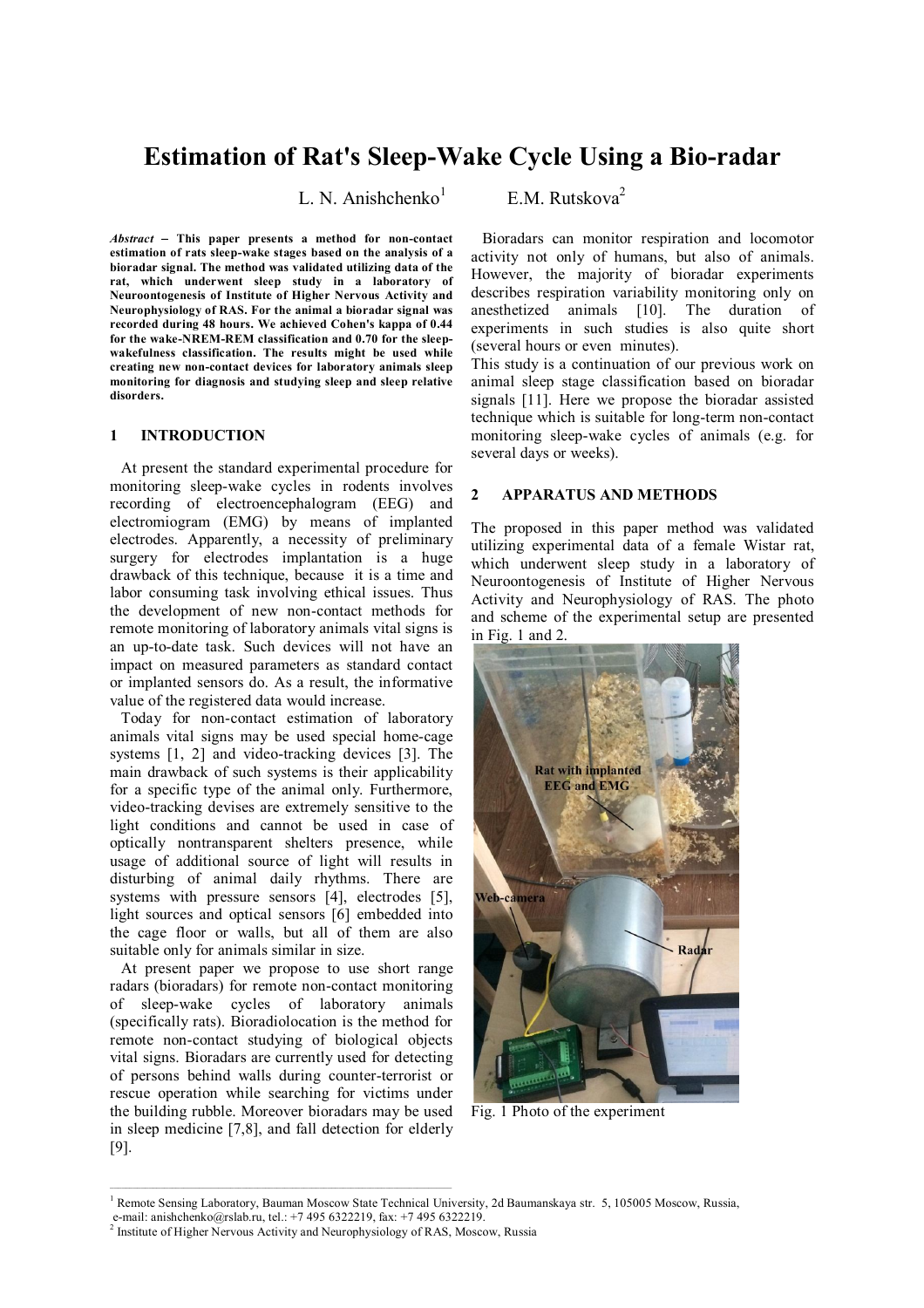

Fig. 2 Scheme of the experiment.

Plastic box

During the experiments bioradar data were recorded simultaneously with a classical combination of electroencephalogram (EEG), electromiogram(EMG), and video data, which are needed for experienced biologist to classify the sleep stages of the animal. For EEG recording the rat was chronically implanted epidurally with stainless-steel screws over the frontal and parietal cortex; reference electrode was located over the cerebellum. EMG electrode was placed in the neck muscles. All the signals were led to a multi-channel differential amplifier (ADInstruments, Australia) via a swivel contact (Moog Inc., USA).

To have a video record of the experimental scene a web-camera was used. Furthermore, we used an infrared diode to light up the experimental scene, which allows observing the animal regardless to presence/absence of daylight without disturbing its circadian rhythms. Wakefulness (W), rapid eye movement sleep (REM) and slow wave sleep or non-REM were visually scored in 1 s epochs by an experienced biologist using standard EEG and EMG criteria.

As in our previous work for the present study we used a monochromatic bioradar with a probing frequency of 7 GHz designed at Remote Sensing Laboratory of Bauman Moscow State Technical University [12]. It has a single transceiving cylinder antenna. The bioradar characteristics are listed in Table I.

| RF output, mW                  | ?>            |  |  |
|--------------------------------|---------------|--|--|
| Gain constant, dB              | 20            |  |  |
| Detecting signals band, Hz     | $0.03 - 5.00$ |  |  |
| Dynamic range of the detecting | 60            |  |  |
| Size of antenna block, mm      | 370x150x150   |  |  |

#### Table I BioRASCAN-7 technical characteristics

During the experiment the animal was placed into the plastic box positioned 30 cm from the antenna of the bioradar (Fig. 2). For all channels the data were recorded for 48 hours nonstop.

# **3 DATA PROCESSING**

### **3.1 Data preprocessing**

As the bioradar used in the experiments has a quadrature receiver, the recorded signal consisted of two data patterns (I and Q quadratures). We need to preprocess them prior to extracting the features, which would be used in constructing a sleep stages classifier. This preprocessing step is essential because the bioradar signal amplitude depends greatly on the distance to the object, which is changing while the animal is moving inside the box.

The bioaradar signal preprocessing algorithm has been designed utilizing MATLAB and can be described as follows:

- 1) The baseline trend was suppressed by using a highpass Butterworth filter with a cut-off frequency of 0.5 Hz.
- 2) Synchronization of bioradar data with EMG, EEG and video records were performed by using synchronization artifact.
- 3) The bioradar record was divided into intervals free from movement artifacts utilizing the algorithm proposed in [13].
- 4) For each time interval free from the movement artifacts we chose the quadrature with the highest energy.
- 5) To extract respiration pattern of the animal from the bioradar signal we used a lowpass Butterworth filter with a cut-off frequency of 5.0 Hz, which clears respiration patterns of rats from noise and clutter.
- 6) For each free from movement artifacts period peaks and troughs were detected as a turning points. For better performance we used two additional threshold parameters: minimum peak height is equal to a 0.25 level of the average values of the local peaks for the analysed interval, and minimum distance between the peaks is 0.5 s, which is twice less than average respiration period of rats.

# **3.2 Features extraction**

The following features were computed directly from 1 s epochs:

- 1) the peak frequency of the spectrum;
- 2) the energy of the signal;
- 3) the entropy of the signal;
- 4) the spectral power in the respiration band [0.8,1.8] Hz.
- 5) the spectral power in the very low frequency band between 0.05 and 0.25 Hz, the low frequency band between 0.25 and 0.80 Hz;
- 6) maximum, minimum values, means and standard deviations of peaks, troughs, interpeak and inter-troughs intervals.

# **3.3 Classification**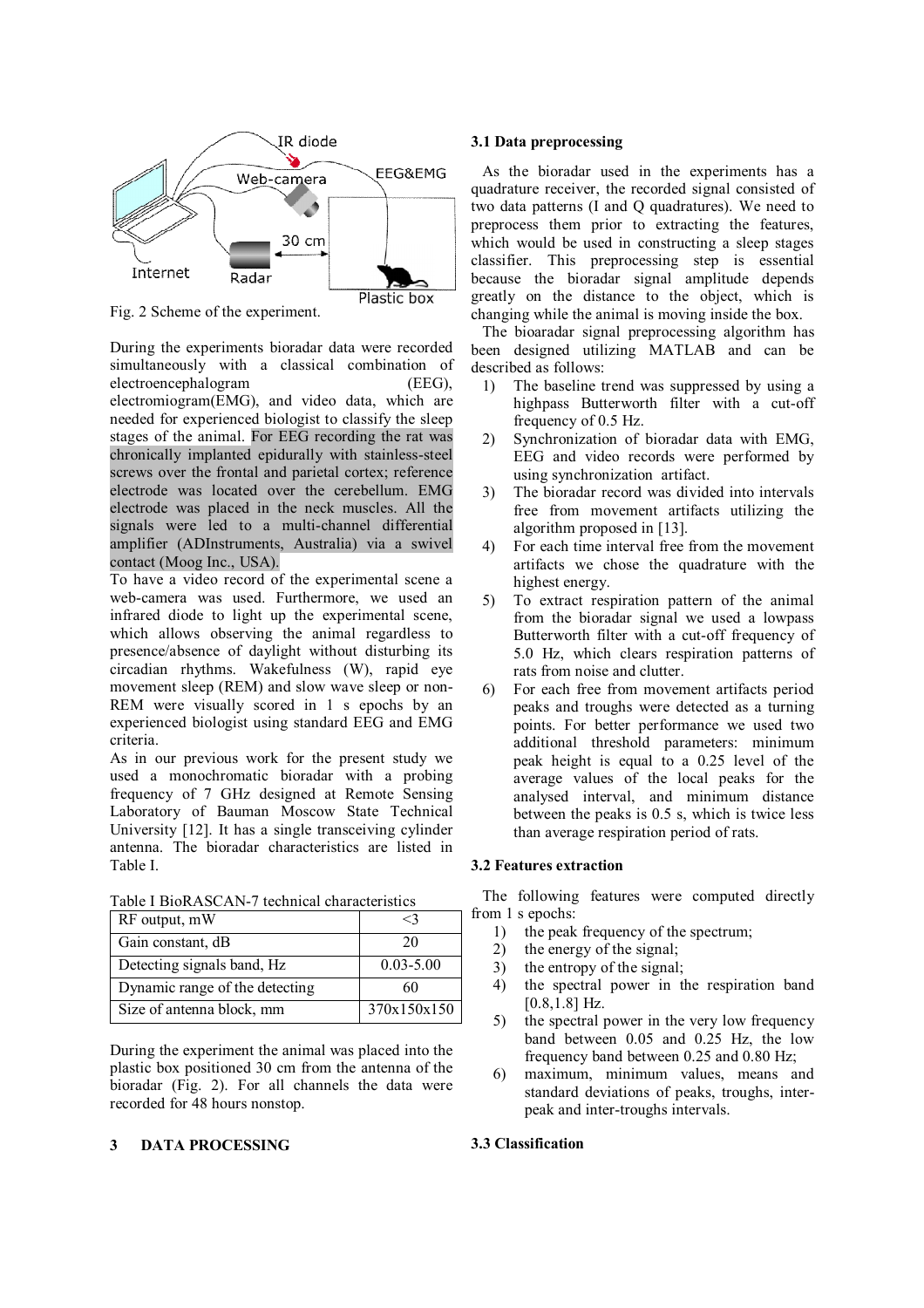To discriminate W, REM and non-REM in bioaradar records we tested different classification techniques realized in ClassificationLearner in MATLAB, and chose two classifiers with best performance: Bagged trees, and RUSBoosted trees [14].

As a test dataset we used the data of the first 24 hours, and the data of the second day of the experiment was used to train classifier. To evaluate the implemented classifiers and prevent overfitting, we apply the holdout validation technique with held out percent of 25 %.

Results of epochs classification by an experienced biologist were used as a ground truth.

### **4 RESULTS**

The results of the designed classifiers performance for the test dataset can be seen from Tables II-V. Tables II-III presents confusion matrixes, accuracy, and Cohen's kappa coefficients for sleep/wake classification, and Tables IV-V show the same parameters for W/NREM/REM classification.

We used Cohen's kappa coefficient to estimate an inter-rater agreement, because it is suitable for an imbalanced cases, which is a sleep stage classification. Table II

| 1 UUIV 11        |       |              |       |  |
|------------------|-------|--------------|-------|--|
|                  |       | Bagged trees |       |  |
|                  |       | Wake         | Sleep |  |
| True class       | Wake  | 25440        | 5717  |  |
|                  | Sleep | 6334         | 48910 |  |
| Accuracy, %      |       | 86.05        |       |  |
| Cohen's kappa, % |       | 69.88        |       |  |

Table III

|                  |       | <b>RUSBoosted</b> trees |       |  |
|------------------|-------|-------------------------|-------|--|
|                  |       | Wake                    | Sleep |  |
| True class       | Wake  | 25359                   | 5798  |  |
|                  | Sleep | 6701                    | 48543 |  |
| Accuracy, %      |       | 85.53                   |       |  |
| Cohen's kappa, % |       | 68.83                   |       |  |

Table IV

|                  |            | Bagged trees |            |            |
|------------------|------------|--------------|------------|------------|
|                  |            | W            | non-       | <b>REM</b> |
|                  |            |              | <b>REM</b> |            |
| True class       | W          | 25359        | 5698       | 19         |
|                  | non-REM    | 5219         | 42659      | 35         |
|                  | <b>REM</b> | 1115         | 6089       | 127        |
| Accuracy, %      |            | 78.96        |            |            |
| Cohen's kappa, % |            |              | 59.37      |            |

Both proposed classifiers showed similarly good results for sleep/wake classification: the accuracy of 0.86, 0.85 and Cohen's kappa of 0.70, 0.69 for Bagged trees and RUSBoosted trees classifiers,

respectively. However, for 3 stage classification the results were not so accurate: the accuracy of 0.79, 0.65 and Cohen's kappa of 0.59, 0.45 for Bagged trees and RUSBoosted trees classifiers, respectively.

| װ<br>ı.<br>w |  |
|--------------|--|
|--------------|--|

|                  |            | <b>RUSBoosted trees</b> |                    |            |
|------------------|------------|-------------------------|--------------------|------------|
|                  |            | W                       | non-<br><b>REM</b> | <b>REM</b> |
| True class       | W          | 25359                   | 3104               | 2694       |
|                  | non-REM    | 5732                    | 26651              | 15530      |
|                  | <b>REM</b> | 969                     | 2456               | 3906       |
| Accuracy, %      |            | 64.71                   |                    |            |
| Cohen's kappa, % |            | 44.67                   |                    |            |

As it can be seen from Tables IV and V the Bagged trees classifier is better at prediction of non-REM stage comparing to RUSBoosted classifier, but the latter performs better at REM sleep classification.

#### **5 CONCLUSION**

In this paper we present a new method for noncontact estimation of rats sleep-wake stages based on the analysis of bioradar signal. The proposed method allows to perform sleep/wake classification with classify Cohen's kappa of 0.44 for the wake-NREM-REM classification and 0.70 for the sleepwakefulness classification.

However the achieved results should be accepted with caution, because the classifiers were using data from a single rat.

The future activity will consider enriching the dataset. Moreover, we are planning to improve the classifier performance by using additional heuristics considering the probabilities of each sleep stage onset.

The results might be used while creating new noncontact devices for laboratory animals sleep monitoring for diagnosis and studying sleep disorders and sleep relative disorders.

#### **Acknowledgments**

This work was supported by the Russian Foundation for Basic Research grant 15-07-01510A.

#### **References**

- [1] Buxco Respiratory Products, http://www.datasci.com/products/buxcorespiratory-products, accessed May 2017.
- [2] PhenoMaster/LabMaster, http://www.tsesystems.com/products/metabolism/home-
- cage/phenomaster/index.htm, accessed May 2017. [3] EthovisionXT, http://www.noldus.com/animalbehavior-research/products/ethovision-xt, accessed May 2017.
- [4] Seymour Bederman, Larry G Lankford, "Apparatus for measuring the activity of